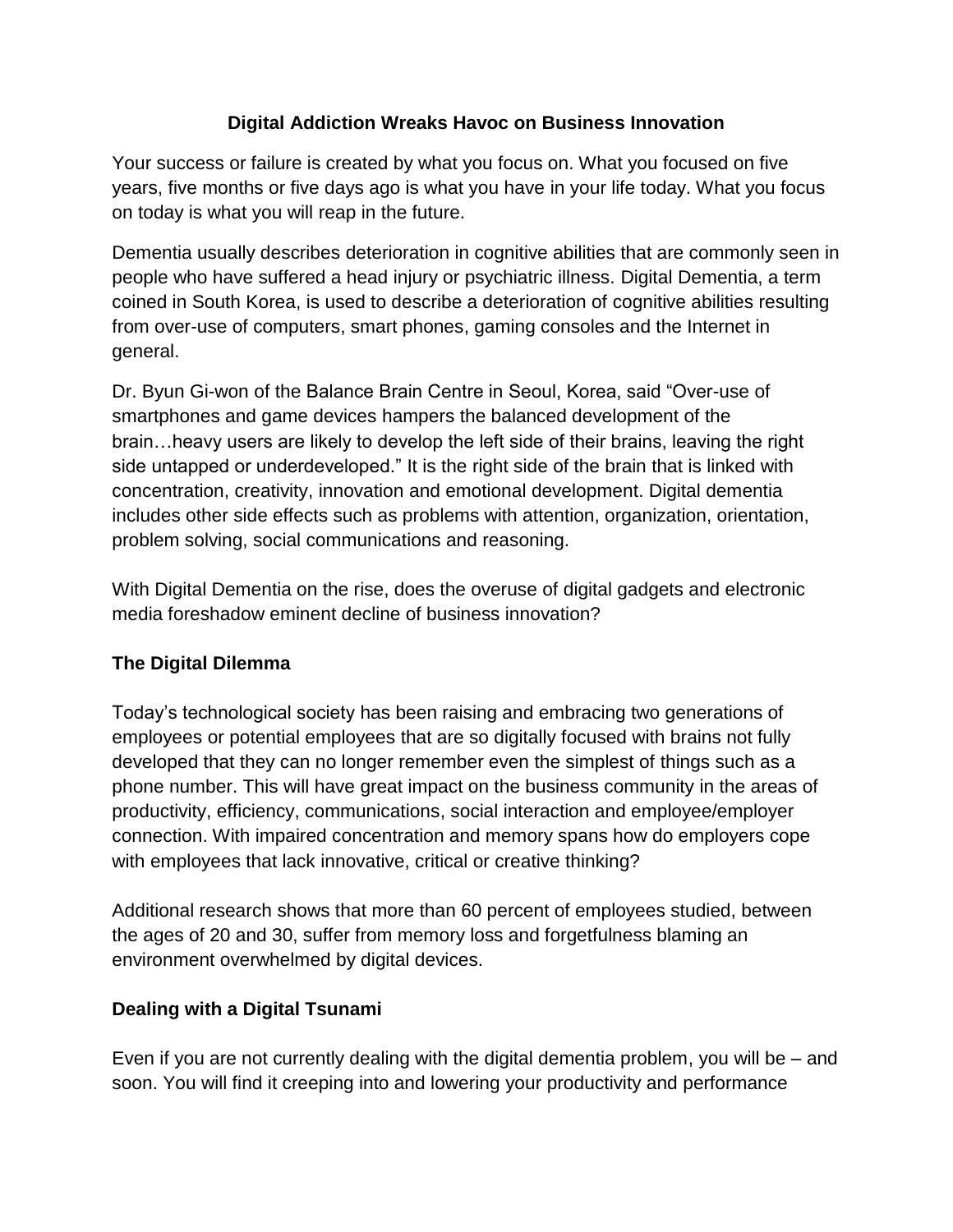levels, causing communication and harmony issues and multi-generational workforces will be further segregated, setting up connection and blame-game failures.

**Recognize the digital tsunami before it arrives**. By being forewarned you can be prepared – it will save you hundreds of work hours trying to figure out how to correct the avalanche of problems after they've happened and are entrenched in your workforce. Create a checklist of behavioral issues symptomatic of digital dementia that are already problematic and getting worse. Recognizing that there are social and memory-based issues caused by the advancement of technology is the first step in dealing with it.

**Go on the offense.** Create a plan to either prevent or deal with the deficiencies of digital dementia so it doesn't cripple the productivity and profitability of your business. Consider the following:

- Build a team to deal with this impending digital tsunami include a person from every level of your organization
- Make them aware of the current research and the long-term effects of digital dementia on your organization and their personal lives – this tsunami will flood into every crevice of your organization and the devastation will move quickly like wildfire
- Create a plan that involves all employees interacting on an in-person level not just digital face time
- Limit the use of digital devices in the workplace when and where possible
- Change the environment by painting walls colors more conducive to interpersonal relations such as a pastel terra cotta or a light green with a touch of blue
- Meet with employees at their work stations instead of emailing or texting them even a telephone call is better than a text or email
- Require that everyone memorizes certain things like your company vision or safety rules to help build up concentration and boost memory
- Hold regular innovation and creativity meetings as a group to engage everyone in the process of developing the right side of the brain to compensate for the digitally over-controlled left side

This list just scratches the surface of some of the steps you can take today to overcome the digital dementia that is facing your business. Your workforce is always focused on something – it is important that they are focused on what your business needs to thrive and grow – not just digital technology that usurps their time and attention.

© Pat Heydlauff, all rights reserved 2013